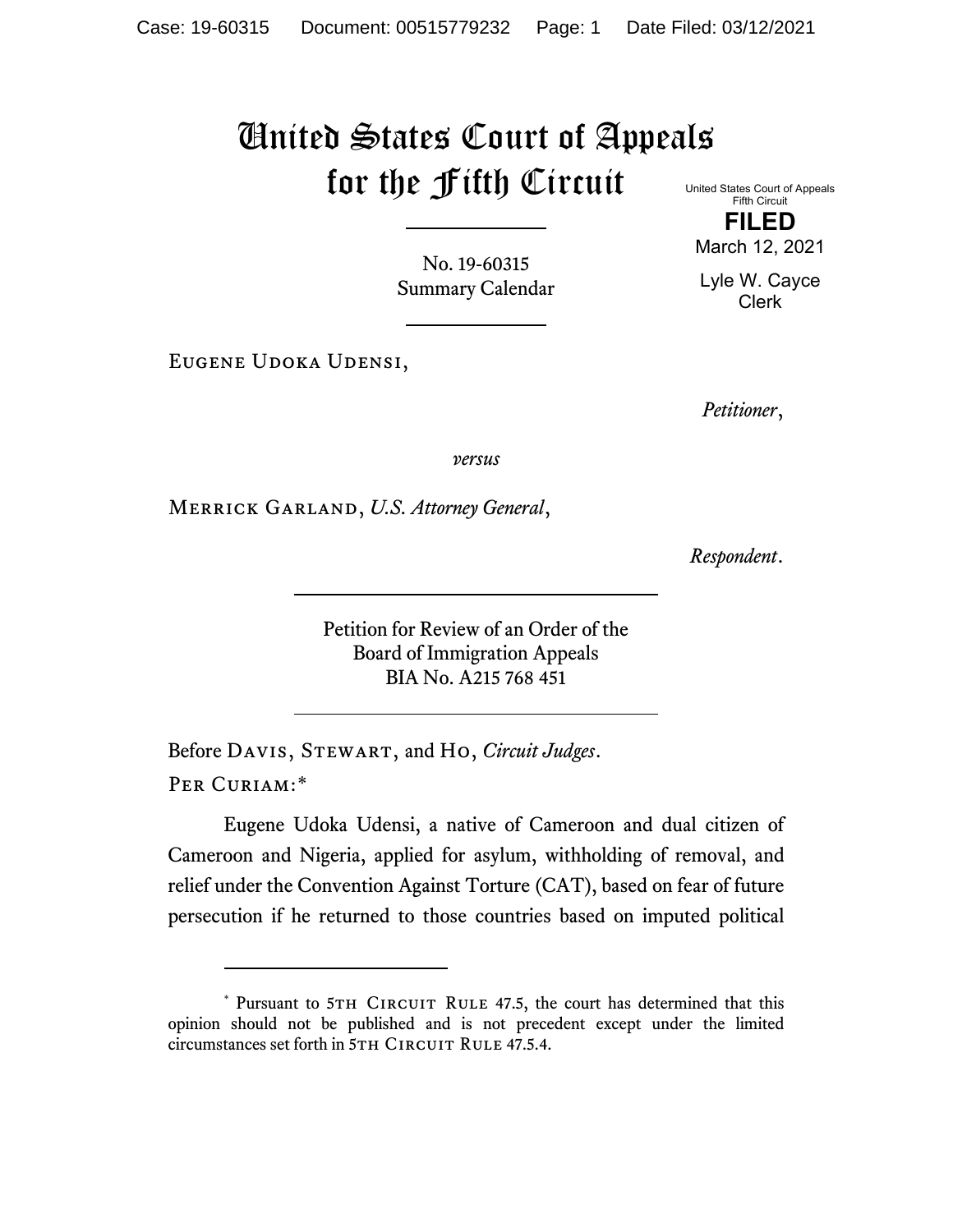opinion due to his father's involvement with the Movement for the Actualization of the Sovereign State of Biafra (MASSOB), a political group in Nigeria, and his mother's involvement with the Ambazonia political group in Cameroon. His applications for asylum, withholding, and CAT protection were denied based on the immigration judge's (IJ) finding of a lack of corroborative evidence, which was upheld by the Board of Immigration Appeals (BIA). The BIA also denied Udensi's motions to reconsider and to reopen to consider new evidence.

Udensi, through counsel, argues that the IJ deprived him of a fair hearing and his right to due process by finding that he was partially credible, by finding that he failed to provide corroborating evidence of his claims, and by denying his application for relief. He contends that corroborating evidence was not reasonably available given the short amount of time he was given to produce such evidence.

We review an immigration court's findings of fact for substantial evidence. *Wang v. Holder*, 569 F.3d 531, 536 (5th Cir. 2009). We may not reverse an immigration court's factual findings unless "the evidence was so compelling that no reasonable factfinder could conclude against it." *Id*. at 537. In order to carry his burden of proof, a petitioner must sometimes present reasonably available corroborative evidence of his claims, and the failure to do so may be dispositive of the petitioner's application for relief without regard to the credibility of his testimony. *Rui Yang v. Holder*, 664 F.3d 580, 585-87 (5th Cir. 2011). In reviewing challenges to determinations regarding the availability of corroborating evidence, we consider whether the IJ was "compelled to conclude that such corroborating evidence is unavailable." *Id*. at 587 (quoting 8 U.S.C. § 1252(b)(4)).

Udensi's statement that he did not think to ask his cousin Iweka Udensi for an affidavit which could corroborate his testimony did not compel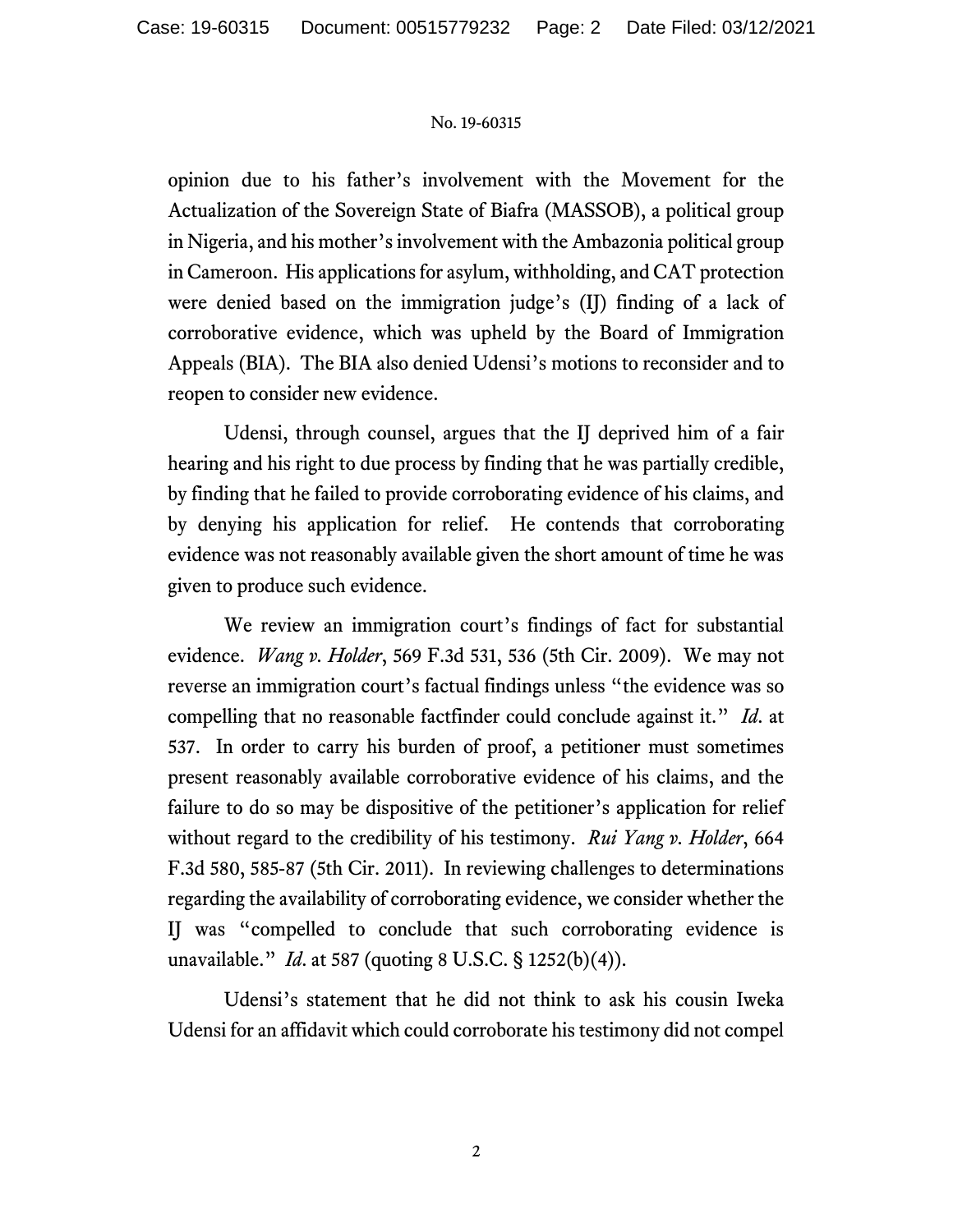the conclusion that this corroborating evidence was unavailable. *See Yang*, 664 F.3d at 587. Udensi's assertion that he could not obtain an affidavit from his wife's aunt, Agnes Tanyi, on time does not mean such evidence was unavailable. Udensi himself suggested that he could get the evidence he needed in one week, and if he needed more time, the IJ told him he could request it. When the IJ pressed him for evidence supporting his claim that he would be targeted as a family member, Udensi did not request a continuance from the IJ in order to obtain a letter from his wife's aunt or any other evidence that could have corroborated his claim. The fact that Udensi proceeded pro se and was detained did not excuse him from the requirement to provide reasonably available corroborative evidence. *See Yang*, 664 F.3d at 587-88.

Prior to disposing of an alien's claim, the IJ is not required to provide "advance notice of the specific corroborating evidence necessary to meet the applicant's burden of proof and an automatic continuance for the applicant to obtain such evidence." *Avelar-Oliva v. Barr*, 954 F.3d 757, 771 (5th Cir. 2020). The IJ was not required to continue the proceedings on its own when Udensi failed to provide corroborating evidence. *See id*. When the IJ noted the deficiencies in Udensi's evidence and asked Udensi why he did not provide such evidence, it was up to Udensi to request a continuance to obtain the evidence.

Substantial evidence supports the IJ's and BIA's determination that Udensi failed to present sufficient corroborative evidence, that such evidence was reasonably available, and that the IJ and BIA were not "compelled to conclude that such corroborating evidence [was] unavailable." *See Yang*, 664 F.3d at 587-88. Udensi has not shown a violation of due process. *See Anwar v. INS*, 116 F.3d 140, 144 (5th Cir. 1997). Lastly, the BIA's determination that the evidence was insufficient to establish that the Nigerian or Cameroon governments were interested in persecuting Udensi on account of an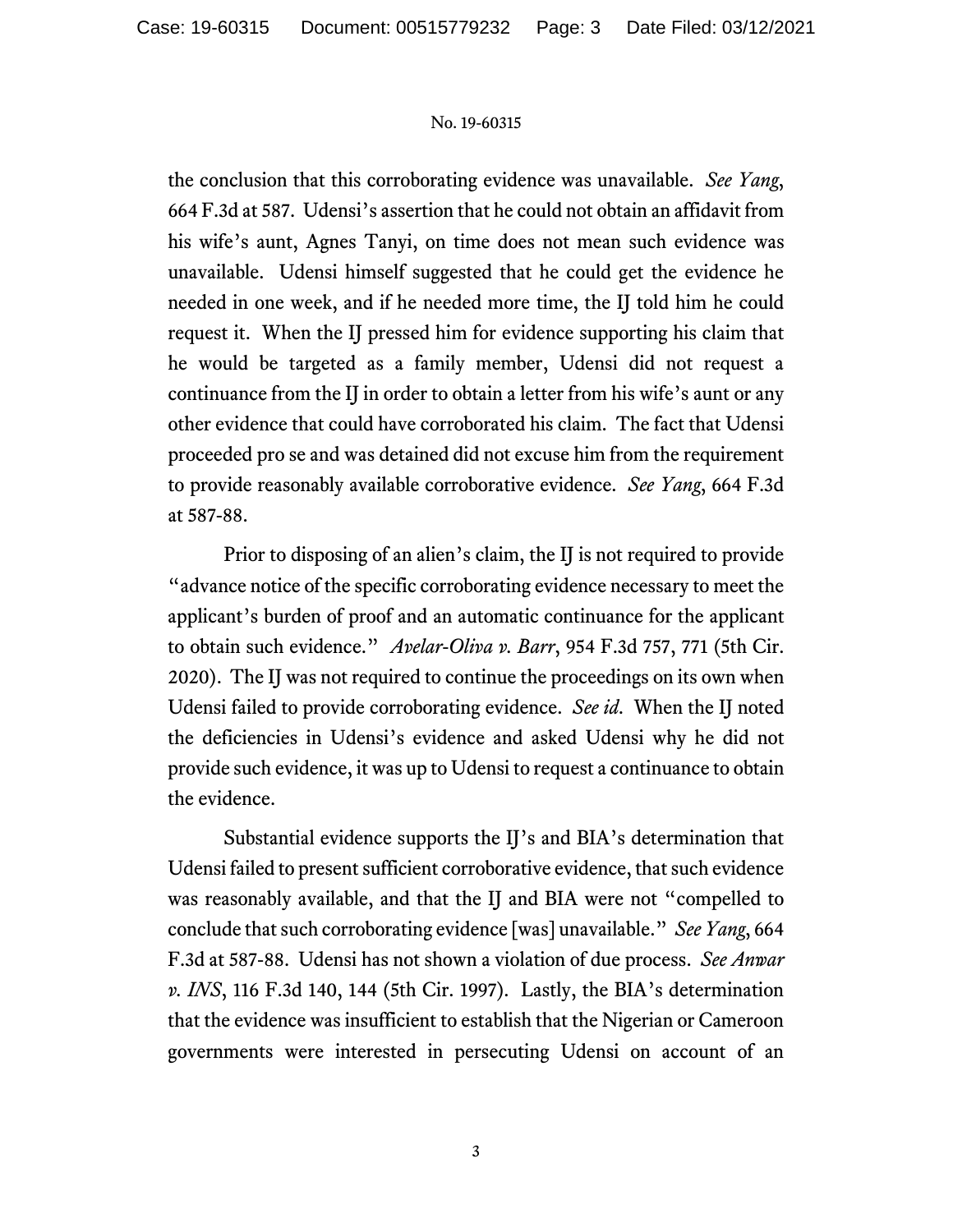imputed political opinion or his family relationship to his parents is supported by substantial evidence. *See Wang*, 569 F.3d at 536. [1](#page-3-0)

Udensi has failed to brief his claims for withholding of removal and CAT protection apart from asylum. By failing to brief any issues related to his claims for withholding of removal or CAT relief, Udensi has waived or abandoned them. *See Thuri v. Ashcroft*, 380 F.3d 788, 793 (5th Cir. 2004).

Udensi argues that in denying his motion to reopen, the BIA refused to consider a piece of critical corroborative evidence, the arrest warrant, because of a factual finding that was clearly erroneous. He contends that the date on the arrest warrant, May 22, 2018, was the date on which he allegedly failed to appear, not the date of the issuance of the arrest warrant, and that the arrest warrant was not available to him to be presented at his hearing on October 25, 2018. Udensi also argues that the BIA's refusal to consider the affidavits he submitted with his motion to reopen is not based on substantial evidence and deprived him of due process.

A "motion to reopen is a form of procedural relief that asks the [BIA] to change its decision in light of newly discovered evidence or a change in circumstances since the hearing." *Lugo-Resendez v. Lynch*, 831 F.3d 337, 339 (5th Cir. 2016) (internal quotations and citation omitted). In order to warrant reopening, the evidence offered must be "material" and "not available and could not have been discovered or presented at the former hearing." 8 CFR  $§ 1003.2(c)(1).$ 

Motions to reopen removal proceedings are disfavored, and the moving party bears a heavy burden. *Altamirano-Lopez v. Gonzales*, 435 F.3d 547, 549 (5th Cir. 2006). "In reviewing the denial of a motion to reopen, this

<span id="page-3-0"></span><sup>&</sup>lt;sup>1</sup> Because the BIA did not address the IJ's findings on credibility, we do not consider the IJ's credibility determination. *See Yang*, 664 F.3d at 587.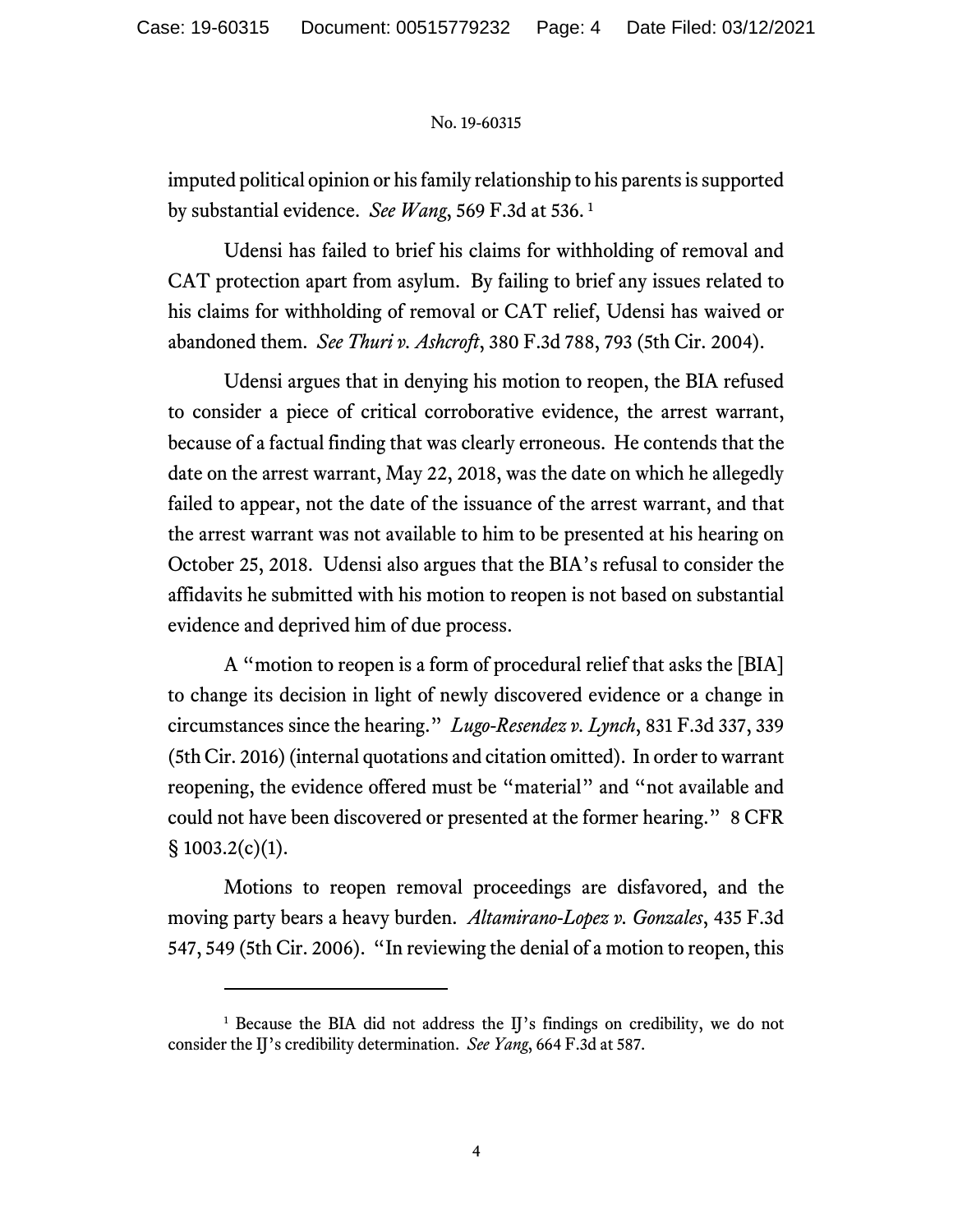court applies a highly deferential abuse-of-discretion standard, regardless of the basis of the alien's request for relief." *Gonzalez-Cantu v. Sessions*, 866 F.3d 302, 304 (5th Cir. 2017) (internal quotations and citation omitted). We "must affirm the BIA's decision as long as it is not capricious, without foundation in the evidence, or otherwise so irrational that it is arbitrary rather than the result of any perceptible rational approach." *Id*. at 304-05 (internal quotations and citation omitted).

In denying Udensi's motion to reopen, the BIA determined that the affidavits of his family members "clearly could have been presented at his October 25, 2018, merits hearing," and that the arrest warrant was issued on May 22, 2018, predating his merits hearing by five months. Udensi does not explain in his brief what efforts he made to obtain the arrest warrant or the affidavits. Two months after he filed his motion to reopen, Udensi submitted the affidavit of his wife, who stated that she had attempted to get affidavits from people back home to corroborate Udensi's claims but she could only get one. She explained that the political situation in Cameroon made it impossible to obtain affidavits or evidence to corroborate Udensi's claims. She attested that most of the people she contacted were unable to provide affidavits due to the conditions in the countries and because the people were scared, and they could not find a law firm or a court to notarize affidavits. Notably, Udensi's wife did not include any of this information about her difficulties obtaining corroborating evidence in her letter submitted with the original application for asylum. Udensi does not explain how the conditions in the countries changed between October 25, 2018, the date of his hearing, and November 26, 2018, November 27, 2018, or December 7, 2018, the dates of the affidavits he submitted, such that he was able to get the affidavits in such a short time immediately following his hearing. In one of those affidavits, the witness stated that he was the person who informed Udensi that the military was coming after him with a warrant for his arrest, which